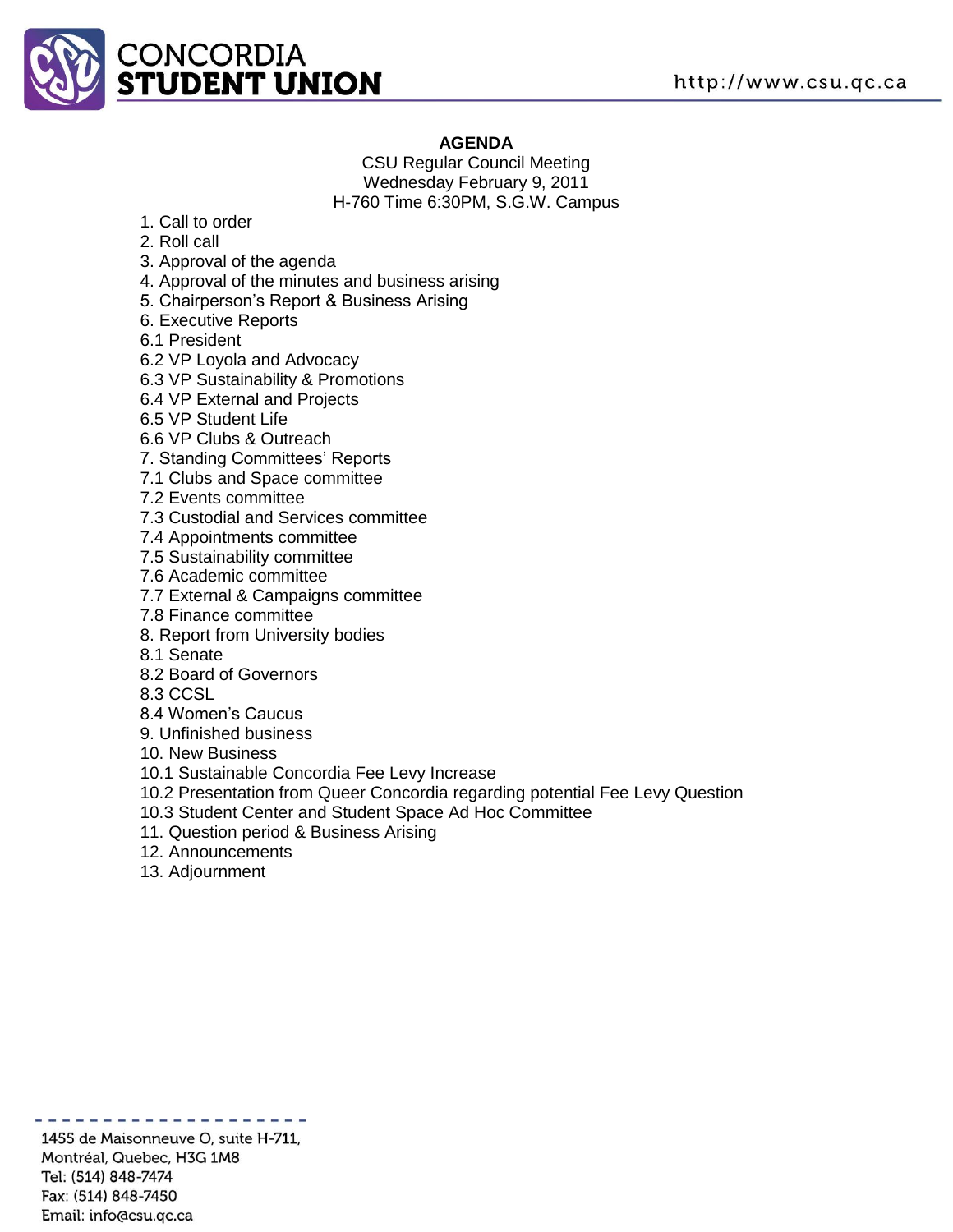### **1. Call to order**

The meeting was called to order at 6:56pm.

Abdullahi: Motion to elect temporary to chair. Cannot because according to the standing regulations, only the president or a representative (councillor) may take place of chair.

Gill: motion to elect Severyns to chair the meeting tonight. Passed.

Cox: would like it noted that he is unsure if this is legal.

The meeting called to order by Severyns at 7:02pm.

| 2. Roll call         |                          |                    |
|----------------------|--------------------------|--------------------|
| Councillors:         |                          |                    |
| Abdullah Husen       | Ethan Cox                | Jean-Francois      |
| Stephen Brown        | Johnnie Vu               | <b>Baillargeon</b> |
| Rasim Hafiz          | <b>Tomer Shavit</b>      | David Feldman      |
| Lex Gill             | <b>Melanie Hotchkiss</b> | Heba Abdel-Hamid   |
| <b>Alison Revine</b> | Aaron Green              | (Asma Omar)*       |
| <b>Tamara Gordon</b> | <b>Teresa Seminara</b>   | (Alex Gordon)*     |
| Michaela Manson      | Menachem Freedman        |                    |
| <b>Joel Suss</b>     | Carlos Puerta            |                    |
|                      |                          |                    |

\*: on leave of absense due to participation in elections

| Executives:      |                      |                        |  |
|------------------|----------------------|------------------------|--|
| Andres Lopez     | <b>Heather Lucas</b> | <b>Adrien Severyns</b> |  |
| Hassan Abdullahi | Rami Khoriarty       | Morgan Pudwell         |  |

### **3. Approval of the agenda**

Lucas: to add 9.1, appointment to senate, as item 6 on the agenda. Further, 6.1 as report from Sustainable Concordia.

Cox: 10.2 to become 6.2, on the basis that representatives are here and they shouldn't be kept waiting.

Pudwell: to add ad hoc reports to after executive reports. Further, to add, into unfinished business, IGM motion ratification.

Manson: to move IGM motion ratification to 6, after chairperson's report and business arising.

Pudwell: after queer Concordia, the WHALE presentation. This will now be 6.3.

Lucas: to add composition of council for 2011-2012, into new business.

Cox: 10.3 to 6.4.

Cox/Husen: move to approve all above amendments. Motion passed.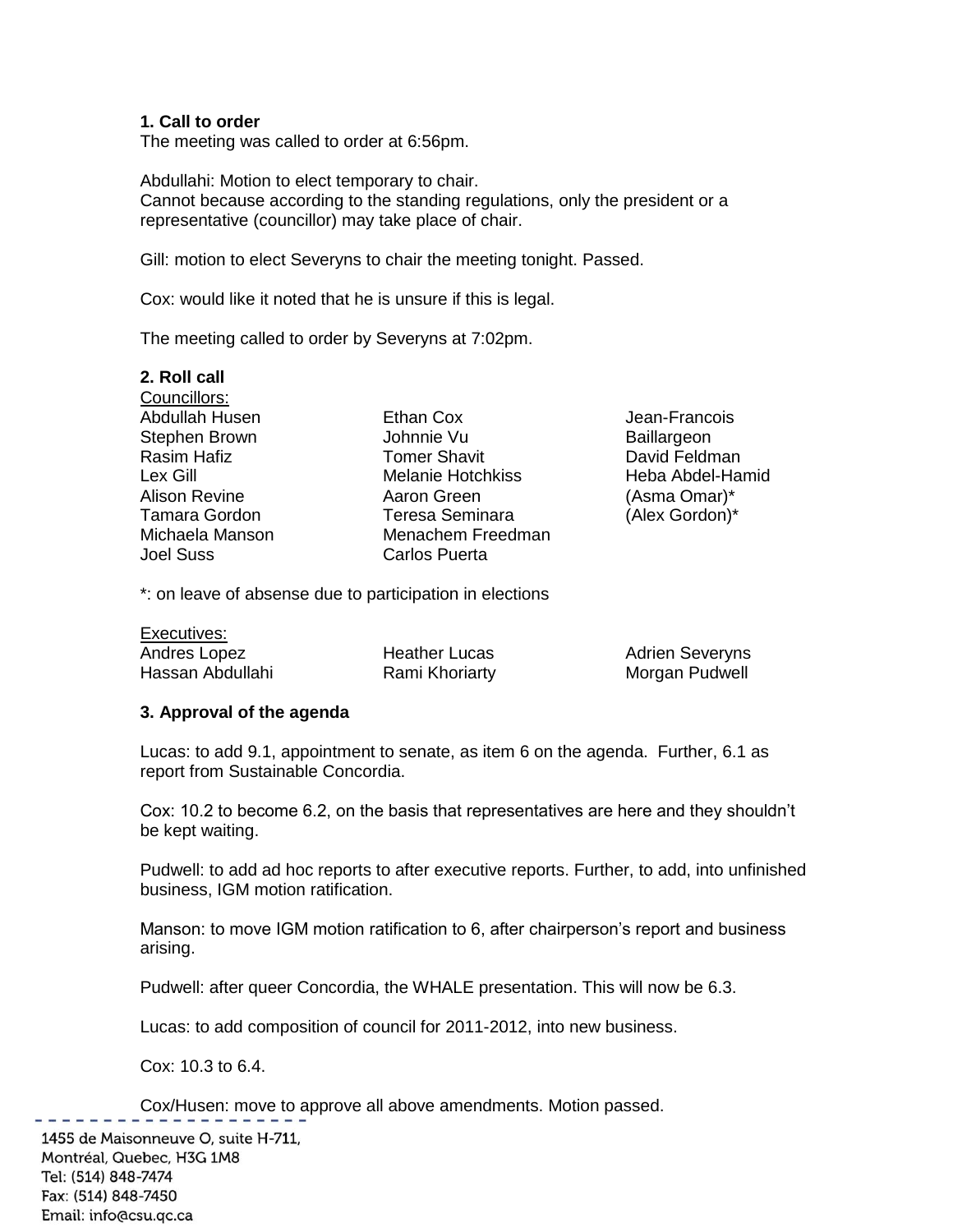### **4. Approval of the minutes and business arising**

Green/Puerta: motion to approve January minutes. Passed.

#### **5. Chairperson's Report & Business Arising**

Chair: Tarondo could not be here due to work.

#### **6. IGM Motion**

Pudwell: 6 motions passed at IGM. There were about 250 students present.

Cox/Manson: to pass all 6 motions omnibus. Not passed.

Manson: disappointed it was not passed by omnibus, as it was brought to council by more than 100 students who consented to it.

Cox: we have an obligation to pass this. If not, will resign from council. Freedman: we are responsible for hearing each motion, as we are seeing them for the first time.

Hafiz: attended IGM. The motions should be passed, but the councillors should also get to know each motion and take it one step at a time.

Shavit: each motion is different and should be considered separately.

Pudwell: Lucas had made a presidential decree for an SGM, which was petitioned for by over 100 students. Please attend the SGM on Monday, February  $14<sup>th</sup>$  if you can.

Recess at 7:25pm due to power out of secretary's computer. Back in session at 7:33pm

Student #1: These motions were passed by the students.

Manson/Husen: to call the second motion to question. Passed.

Chair: reads second motion.

Hotchkiss/Abdullahi: move to call to question. Passed.

Chair: reads third motion.

Cox/Puerta: move to amend in motion phrasing "This motion calls us" to "The CSU calls on". Passed.

Shavit: in favour, supports the international students. Would like to call to question. Chair: call to question not passed.

Gill: motion to take out the "privatization of … programs", as Concordia has yet to do so.

Student #2 (Simon): it shouldn't be put in the motion that tuition will never be raised.

Pudwell: whether feasible or not, its something we should aspire to.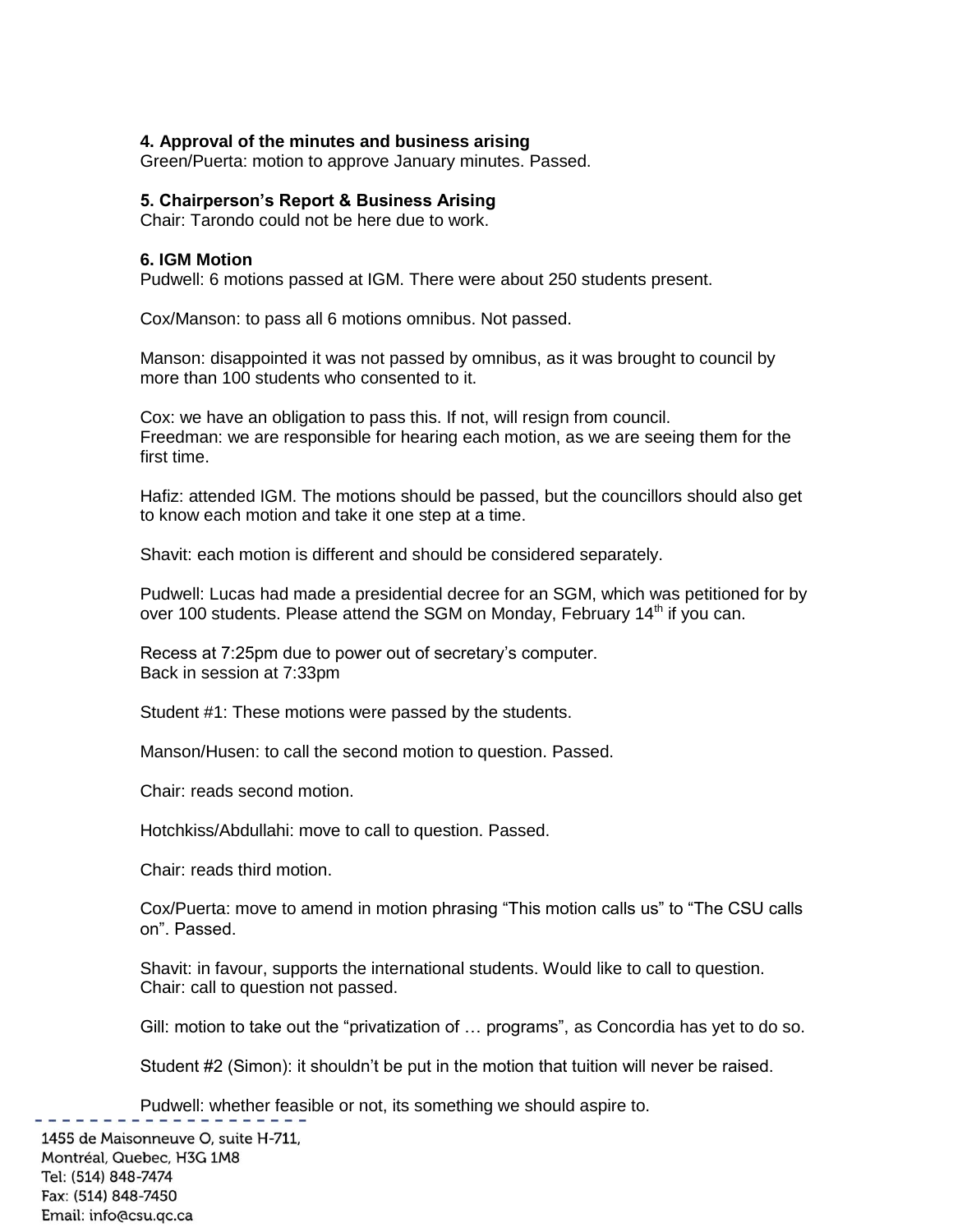Cox/Manson: call to question.

Freedman: the list of senators must be updated.

Cox: withdraws motion.

Manson/Freedman: motion to amend the list of senators and student representatives.

Green/Revine: to call to question. Passed.

Chair: reads fourth motion.

Abdullahi/Suss: to amend "this assembly calls on the CSU…" to "The CSU…". Motion passed.

Suss/T. Gordon: call to question. Passed.

Chair: reads fifth motion.

Cox/T. Gordon: to call to question. Passed.

Gill: reads sixth motion.

Shavit: isn't this in the jurisdiction of a particular committee? Pudwell: no, this would fall under projects.

Cox/Manson: to call to question. Passed.

Cox: would like to move a related motion to the third motion. Any board or senate member that does not comply with the wishes expressed in this motion will be asked to resign by the CSU.

Chair: should have been done earlier in the meeting.

Cox/Gill: motion to challenge the chair. Passed.

Chair: now re-discussing Cox's motion.

Abdullahi: would like to state that Cox is not the only individual speaking for students. We are all elected representatives of students. This motion is backwards.

Student (Alex): it may be a good idea to give this motion "a little bit of teeth".

Shavit: the motion was already passed. It is unnecessary to pass this additionally.

Green: opposes this motion. The senators and BOG try their best to represent their students.

Student (Chad): Who is to measure and say whether these members fulfil or don't fulfill their responsibilities?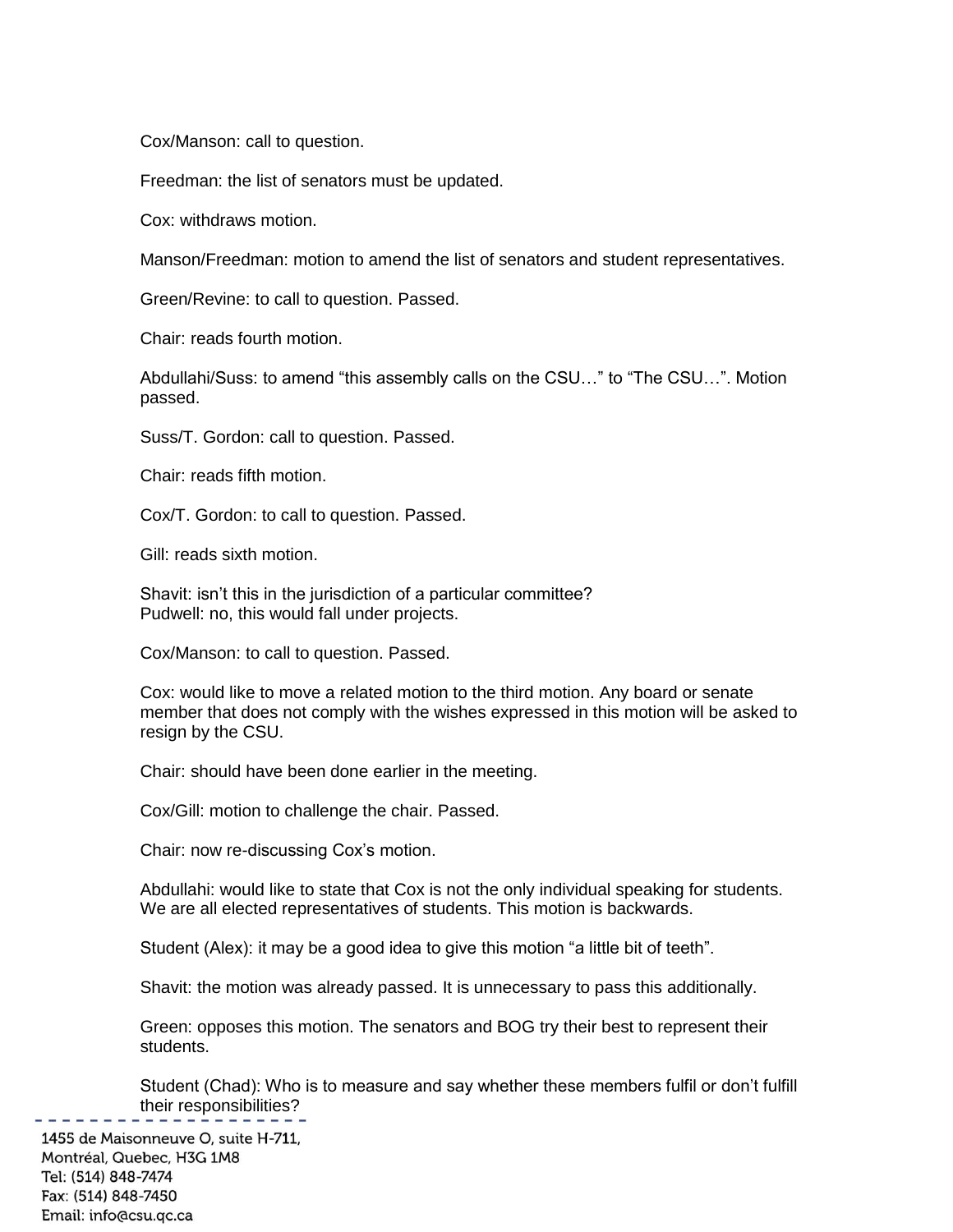Abduallahi: it is the job of the CSU president and the councillors to make sure the senators and BOG do their jobs.

Manson: adding this can't do harm.

Pudwell: if someone is asked to resign, what happens to that person's position? Gill: councillors can ask those members they elected to the board to resign. Further, students can ask the members to resign as well.

Cox: this addition to the motion is symbolic.

Suss: I am a senator, and if I am not doing my job, I should be asked to resign. That's accountability.

Student (Jamie): this motion seems like it should have been discussed earlier when the particular motion was being discussed.

Student (Simon): there should be some objective threshold regarding resignation.

Student (Andy): agree with the motion in essence but may stifle students to bring ideas to the table in fear that they may be asked to resign. Perhaps a committee should look at it first and bring it back to council.

Student (Alex): this is a good motion, though the cons that have been brought up are all reasonable. At the same time, as a student and member of the CSU, has been very confused about the student representation on these committees. I think for this specific motion, having "teeth" is important.

Hassan/Abdel-Hamid: this motion was supposed to be symbolic in nature. Would like to call to question. Passed.

Cox/Abdel-Hamid: motion to add amendment. Not passed.

Lucas/Hafiz: motion to go into closed session, as CVs will be passed around.

Cox/Manson: motion to suspend the rules in order to move Report of Sustainable Concordia and Queer Concordia up so that people don't have to wait until after closed session.

#### **6.1 Report from Sustainable Concordia**

Cameron: Sustainable Concordia will be withdrawing the fee-levy increase request. Sustainable Concordia is going through a process of re-visioning and doesnt feel ready at this time to request a fee-levy increase.

#### **6.2 Report from Queer Concordia**

Would like to request a 2 cent increase per credit in fee levy, for a total of approximately \$11,000 to fund for accessible facilities. This increase will place Queer Concordia's budget and capabilities along its equivalents in other Canadian universities. We hope the CSU will help fine-tune this motion to be voted on in March.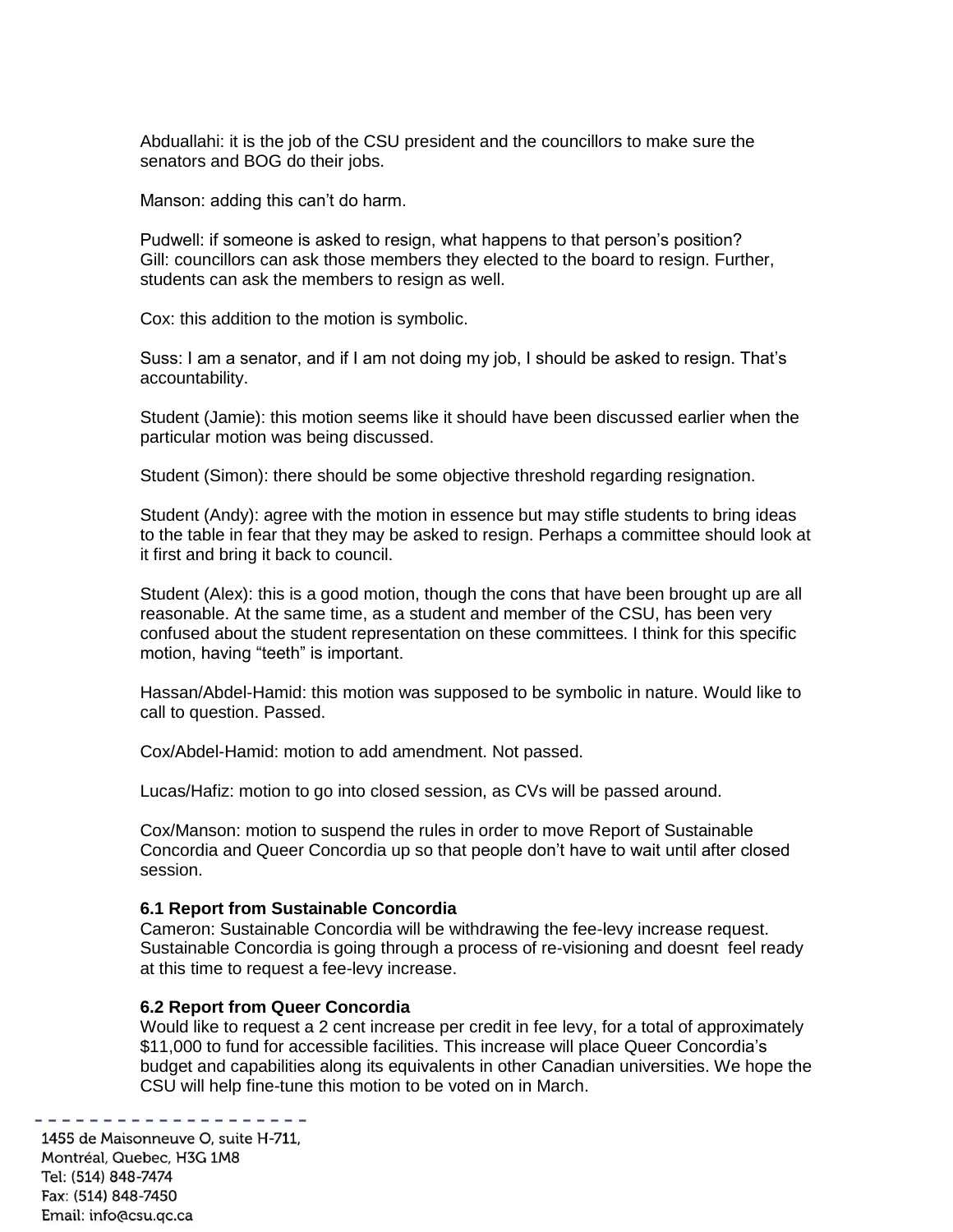Freedman: Does Queer Concordia already have a budget? Queer Concordia: this increase in funds will go towards hiring a staff member to work on projects.

Freedman: is there more information on this accessible centre? Queer Concordia: services regarding gender and sexuality, as a first stop place where anyone can come to with questions or for out-reach. It will serve as an important access point for people. Further, Concordia's safer sex project will be further promoted and enhanced. The coordinator will preferably have experience in counselling and work with other current resources.

Cox: it's a great start. Its fundamentally important to have such a centre. Queer Concordia is more than a club. Regarding the fee-levy question, it is our role to work on the wording.

Cox/Hotchkiss: to call to question. Not passed.

T. Gordon: what services will be offered?

Queer Concordia: More hours, expanding resource centre (books, materials), and counselling. Also, the model of running on 100% volunteer work isn't sustainable. To continue our presence on campus, we need a staff member.

Gill: to make an amendment so that the referendum question should be accepted, pending that they meet all requirements by the vote. Passed.

Abdullahi: how would this be different than the Twenty One Ten centre? Queer Concordia: there is a line, though grey, that separates those that access Twenty One Ten and those that access Queer Concordia. We would not be doubling up.

Shavit: confirming that Queer Concordia will be giving up status as a club under CSU, through which the club accepts funding. Are you willing to give up this status and funding for the chance to pass this question?

Khoriarty: if the question doesn't pass, they remain a club and will continue to receive club funding.

Gill: call to question. Passed. Passed.

### **6.3 Appointment to Senate**

Chair: motion to go into closed session. Closed session at 8:34pm. Return to open session at 8:47pm.

Bilal Hamideh appointed to senate.

### **6.4 WHALE presentation**

Pudwell: many people have been working hard to make WHALE possible. Roddy Doucet: WHALE needs more people! So far there are about 500 people. We need 800. The CSU can fill a void. Increasing tuition \$15,000 over 3 years needs to be fought. Though the students have changed, the same people have been leading the same fight for years. Please be there on February  $14<sup>th</sup>$ , even if you don't agree with everything. We are there to discuss the matters and discussion is healthy. This is a

1455 de Maisonneuve O, suite H-711, Montréal, Quebec, H3G 1M8 Tel: (514) 848-7474 Fax: (514) 848-7450 Email: info@csu.qc.ca

. <u>. . . . . .</u> .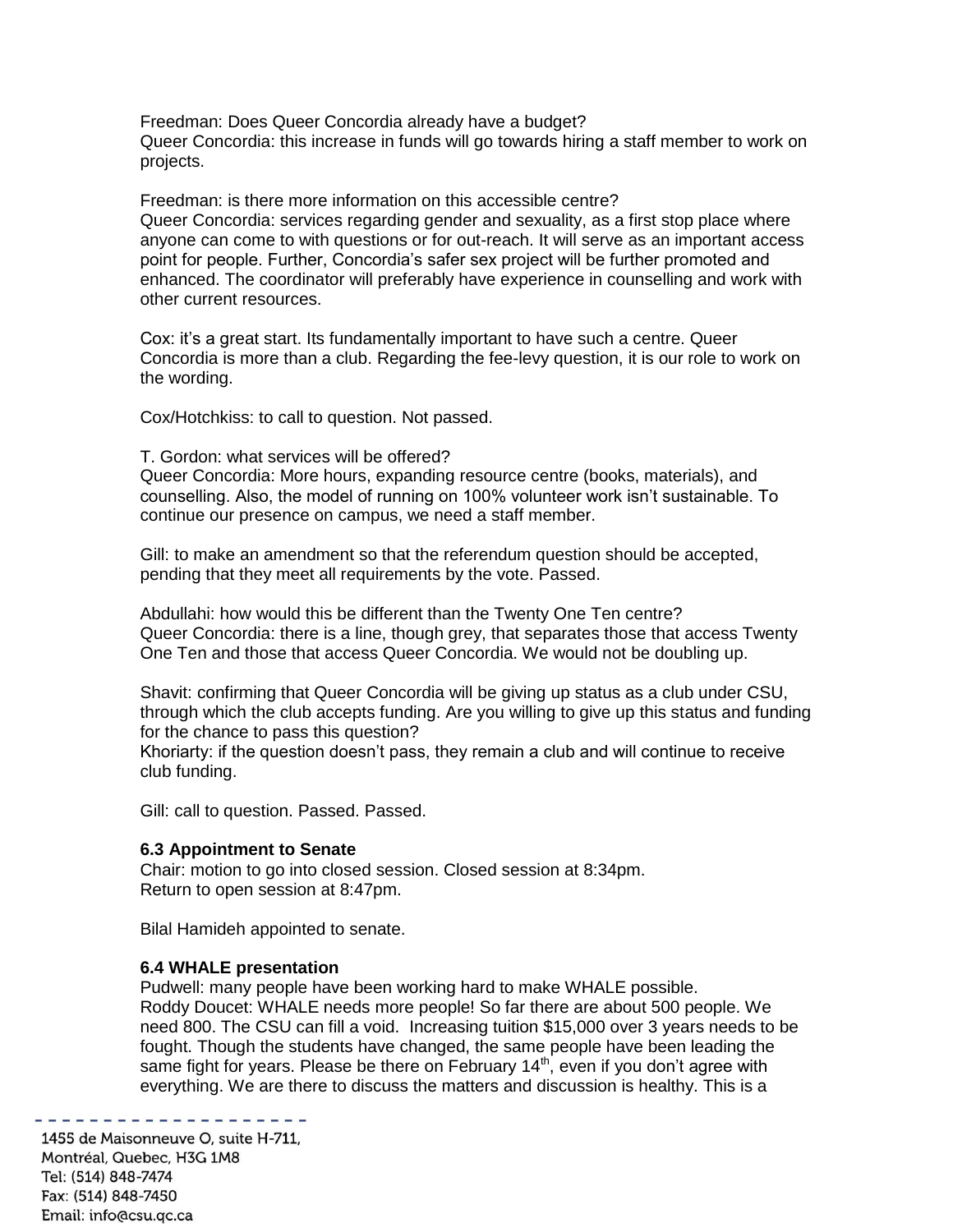remarkable opportunity. We have faculty support as well. We have people involved from all levels within the university.

Matt: disappointed at the lack of involvement by CSU, as this is a CSU event.

Chad (ASFA executive): responsible for the security of students when they get out there. Email [external@asfa.ca](mailto:external@asfa.ca) if you are interested in helping out.

Shavit: this is a very important event, perhaps the most important, and the council should come together to approach this.

Abdullahi: as a part of the momentum shift project, the creation of the mobilization committee was for the purpose of empowering students to take action. There are many issues facing students. This is one of many important issues. To say that the CSU executives have not been supportive is not right.

Student (Alex): an important point is that you don't have to agree with the tuition fight to attend. You can bring your own perspectives. Its rather the method of student democracy and voice that are important. Regarding the executives, yes, a committee has been formed, but they could do more.

Lucas: called an SGM in good faith. We support the WHALE. This was part of the platforms of many people here. Of course we should all be there to support. But please acknowledge that though we may not be on the front line, we are working very hard, along with all out other commitments. For everyone, if you believe in fighting rising tuition, please be there. And recognize that the executives have a lot on our plates, but we always try to be there.

Pudwell: the people involved have been doing a great job.

Gill: there are many things you can do to help. Join the facebook group, hand out flyers, spread the world, and be there! Bring your friends!

Gill/T. Gordon: motion for CSU to put forward \$1900, to match the GSA, for expenses relating to the GSM on February  $14<sup>th</sup>$ . What is left will be placed back.

Freedman: where would this money come from? Khoriarty: possibly from the campaigns budget. Not sure that \$1900 is possible. Severyns: March  $12<sup>th</sup>$  will take up much resources.

Hafiz: what is the budget allocated for the mobilization committee? Gill: none.

Khoriarty: the money can be found.

Lopez: what in specific would the money be spent on? Gill: heaters, food, and events.

Manson/suss: call to question. Passed.

Khoriarty: the CSU is all in. Much support happens behind the place.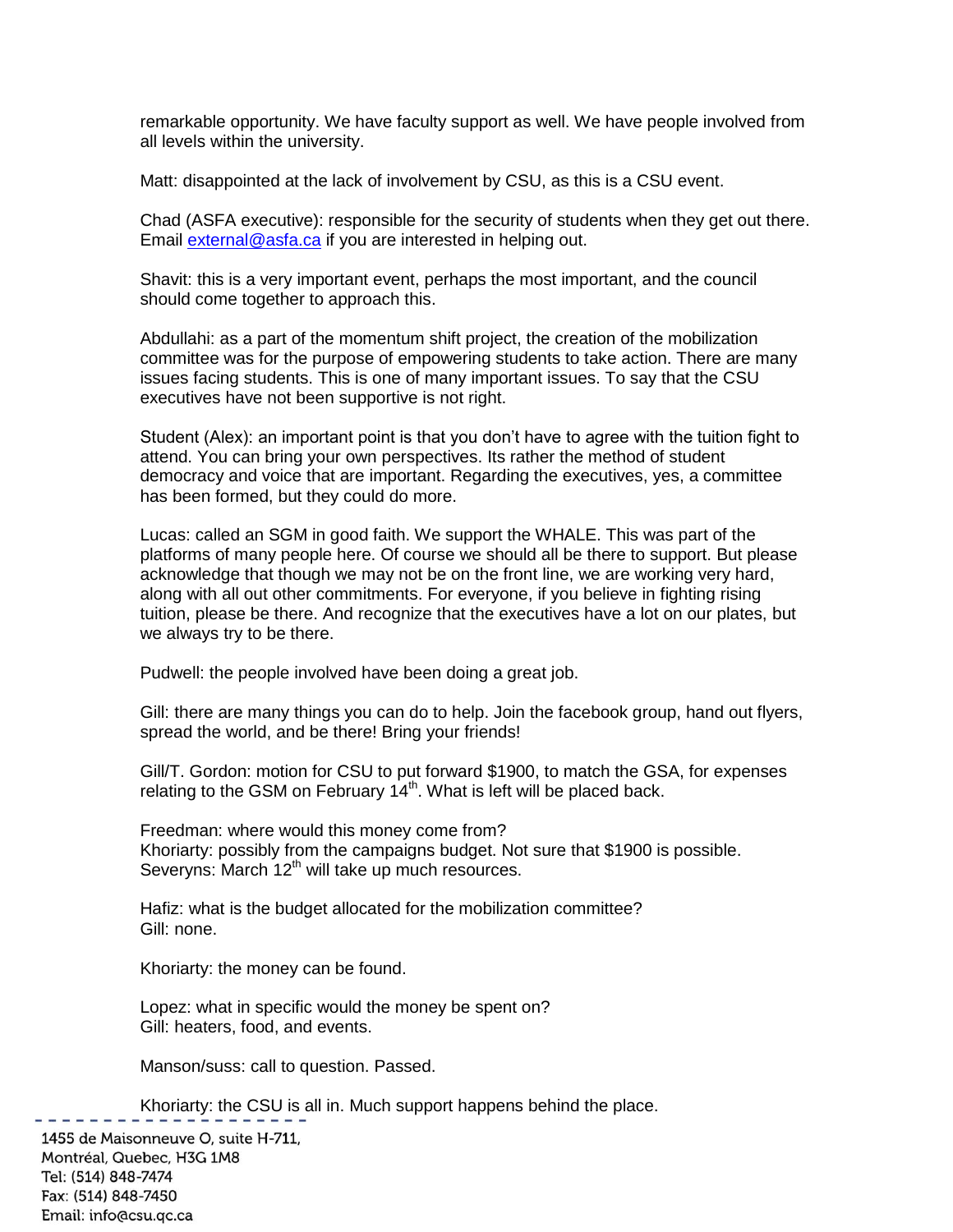Student (Jamie): we just need a bit more and we'll be at 800 people!

Roddy: would like to see a motion passed by council specific to WHALE. Chair: we already had a motion at the beginning of the meeting that supported this.

Abdullahi: would like to remind everybody that this tuition battle will be one of the biggest battles we will face. We need to come together and present one face united, rather than pointing fingers at one another.

T. Gordon: I am offended that I was not contacted for help. I would have helped if I had known.

Student (Andy): didn't mean to offend anyone by not including them. Would like to invite everybody and encourage everyone to support the cause on the day. There will also be fun activities at the event related to our cause!

Matt: it is duty of the union to fight tuition. On an individual basis, there has been support, but we need the support of the entire union. 4pm tomorrow, February  $10<sup>th</sup>$  on the  $7<sup>th</sup>$  floor of the Hall building, there will be a meeting. Please attend.

## **6.5 Student Center and Student Space Ad Hoc Committee**

Gill: would like to motivate for this motion. The students want us to do it. Perhaps we should postpone nominations for the next meeting to give students the time. Manson/Suss: call to question. Passed.

## **7. Executive Reports**

### **7.1 President**

General/Communications:

□□Proud to announce that we completed our campaign promise of expanding the Loyola luncheon. We currently serve about double the students of what we have served in the past and look forward to the continued growth of the luncheon

□□Hosted the IGM in which over 100 students attended<br>□□Called for an SGM on Feb 14 at 11:30am on the Reggie's terrace

□□Working with the services and communications coordinator George, on statements about tuition to be put of the website very soon

Black History Month:

□□Kicked off the month on Feb 1 with a lecture hosted by AcSion

□□Other events in collaboration with ASAC, NSBE, REHC, and CCSU such as a fashion show and various panel discussions

 $\Box$ MLK III will be speaking in H-110 on Thursday at 6pm; all councilors will have a guaranteed seat

□□Flyers for the for the rest of the events are at the CSU should you want any Hojo:

· Working on a campaign to raise awareness against international students that are discriminated against

· We will have success stories posted on the website of how students were able to get out of these types of situations

Custodial and Services committee:

· Hasn't met this week, but a proposal for Sustainable Concordia to raise its fee levy was submitted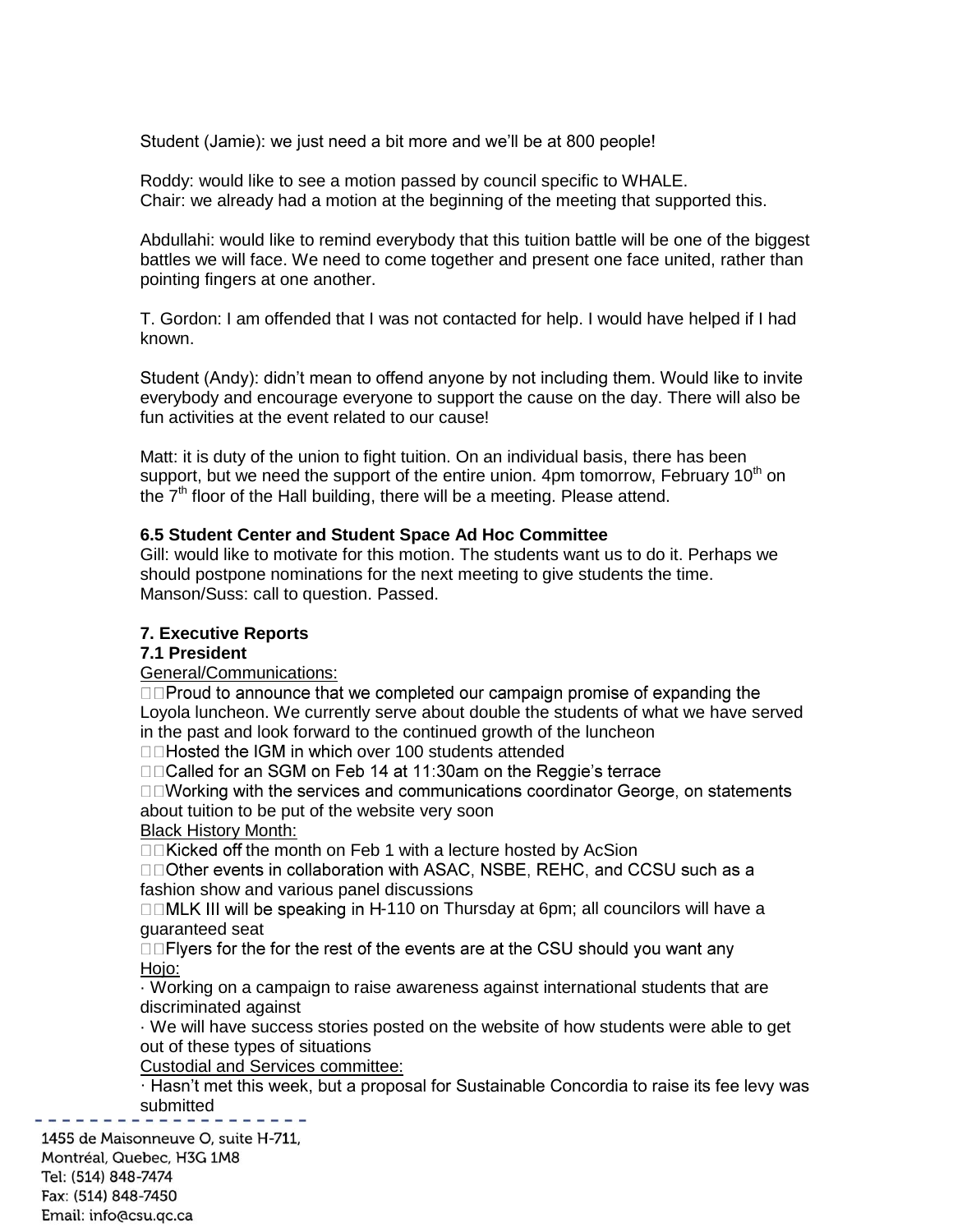## **7.2 VP Loyola and Advocacy**

Loyola

 $\square \square$ We are working on advertising and marketing of the service so that more students at Loyola are aware of this service

□□Upgrading the sound system at the hive so that it becomes easier for clubs and associations to use during events,

□□Co-operating with the Dean of Students office on the "Loyola on Ice" project CSU Bursaries Awards

□□Prepared the online system for the bursary registration.

□□Met with the academic committee and discussed the procedure for giving out the awards.

□□Poster has been made for the bursaries and will go up on moday.

## **7.3 VP Sustainability & Promotions**

**Sustainability** 

‐ Participated in VP Service's (Roger Cote) Open Forums on Water on Campus – disappointed that the administration left these forums with no specific plans or goals, though encouraged that they finally invited to students to participate in the process

‐ Met with Uberculture, TapThirst and group from SCPA to discuss the upcoming campaign against bottled water – you will start seeing these posters around campus before the break

‐ Coordinating with the Loyola Rooftop Project – to move plans forward for next year

‐ Coordinating with the Concordia Farm School for a major conference and urban agricultural school, this will also lead to internship opportunities for students in the summer

‐ trying to organize a fundraising bingo night for the FSWG (Food Systems Working Group) at the Hive, being stalled by the university's anti-gambling policy, updates to come soon

‐ still waiting to hear from FinComm about our contributions to the Sustainable Champions Gala

# **Promotions**

‐ Working closely with the designers for SGM/WHALE, anti-bottled water campaign, black history month and tuition fee increases

‐ Developing a social media communications plan for the CSU, including CSU's services. Currently each service takes care of much of their own social media, but is often uncoordinated with other services or the CSU

‐ Menu for Loyola Luncheon will soon be available online and on CSU screens daily

‐ Trying to organize graphics/files/photos for easier access and use **Other** 

‐ Concordia Safer Sex Project, still waiting to hear from CSU FinComm about funding before we can move forward (in Dec. Council asked FinComm to allocate funding to the project)

‐ Have found several models of distributors that we will be looking in to once we receive funding

‐ Applied for funding at CCSL, ASFA, FASA, CUPSGP

‐ Secured funding from HIV/AIDS Concordia and Queer Concordia

‐ Registered with REZO to get best deal on condoms possible (works out to about

7cents per condom as opposed to Health Services current 25cents per condom)

‐ Aiming to launch early April

‐ Gender Neutral Bathroom Signage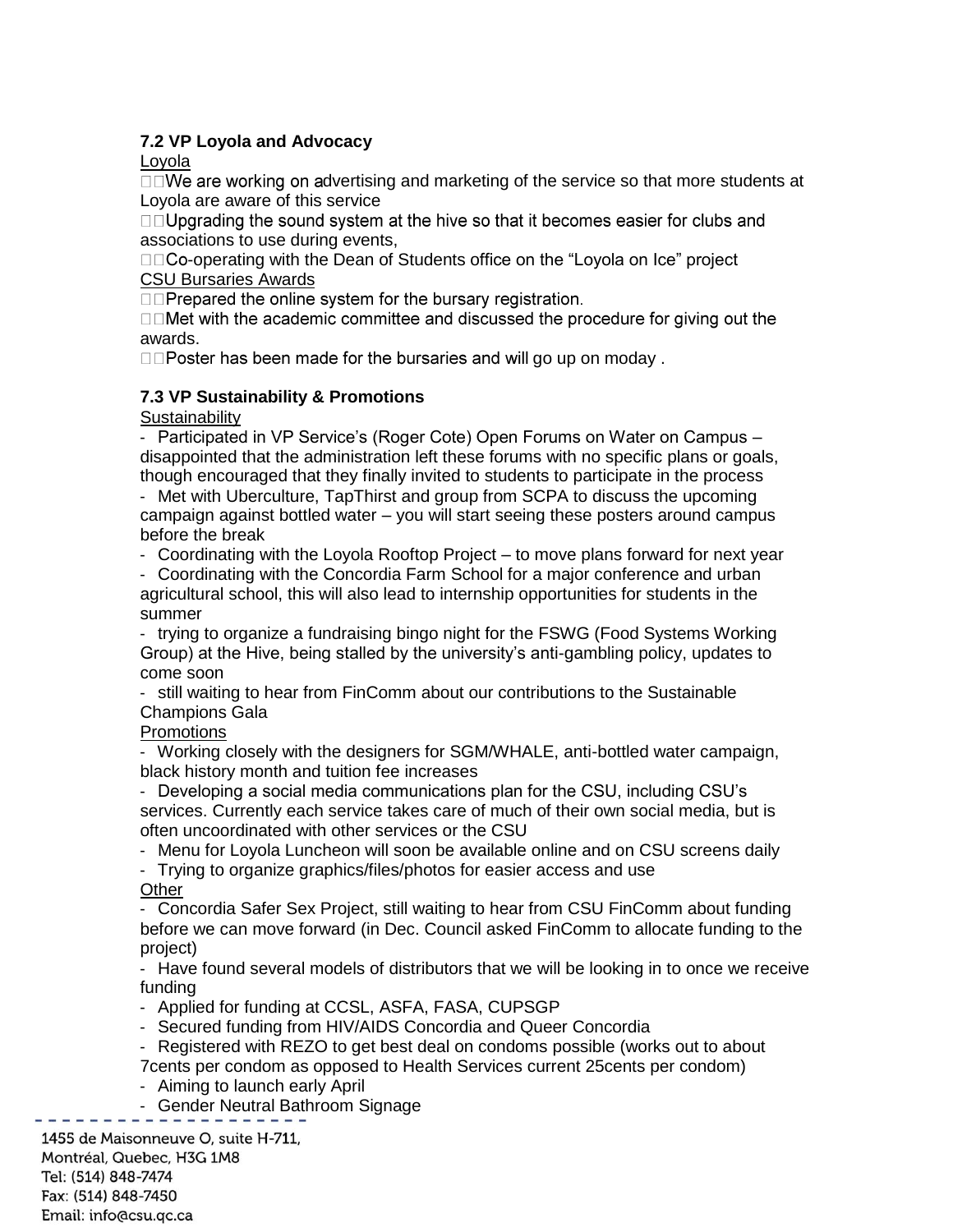‐ Have developed several suggested signs and will be submitting to the D of S for discussion and further development

‐ Queer Community Celebration / Fair / It Gets Better / We Value our LGBTQ community.

‐ Working with residence, DofS, Queer Concordia, MultiFaith Chaplaincy, etc they are interested in a day to celebrate and recognize our queer community, plans are still very unclear and the CSU will only commit to an action that is respectful, informative and empowering, at this point it is unclear whether or not we will be involved and how

‐ Credit Cards Off Campus – working with Jamiey Kelly and other members of Credit Cards Off Campus to develop CSU policy on credit card vendors on campus - while there was some progress at the IGM as far as the CSU calling for the Alumni Association to stop promoting credit cards on campus this will now go to the Policy Reform committee for further development

Policy Reform Committee

‐ as of February 3, the committee has not been able to meet (a meeting had to be cancelled last minute as 3 / 5 councillors could not attend)

‐ the committee encourages councillors to support all motions passed at the IGM Mobilization Committee

‐ The committee submits all motions passed at the IGM to the Council, and ask that council ratify the decisions already made by over 150 of the students they represent – those students that participated in the meeting expect a response from council with regard to each motion

‐ Committee met to begin planning mobilization and campaigning for March 12 protest in Montreal against tuition fee increases

‐ if you are interested in being involved or learning more email mobilize@csu.qc.ca Women's Caucus

‐ Working with various student / university groups on developing a broad based network of Women's Week activities and partners

‐ may incorporate the aforementioned "Queer Community Celebration / Fair / It Gets Better / We Value our LGBTQ community" as the Women's and Queer Movement tend to go hand in hand / support each other

## **7.4 VP External and Projects**

‐ ‐ Assisted Andres with Winter Orientation

□□Very successful Speaker Series event with Adrienne Clarkson

□□ Campaigns Coordinator training sessions

□□FEUQ congress coming up on Feb 11-13 at Concordia

‐ ‐ Coordinated all logistical matters with the FEUQ Secretary General

‐ ‐ Met with FEUQ President and VP Executive to discuss the action plan for March 12, 2011

‐ ‐ Working with Aurelie (Campaigns Coordinator) on the documents that will be presented

□□Mobilization committee: 1st meeting held

- - Discussion revolved around the IGM and the upcoming campaign on tuition fees

□□Started working on the campaign build up for the March 12 demonstration

 $\square$  Worked on the Martin Luther King Jr. III event happening on the 10th at 6pm in H-110

□□Attended Senate and the Senate Academic Planning and Priorities Committee (APPC)

‐ ‐ Academic Plan for Concordia University was widely discussed.

<u>. . . . . . . . . .</u> 1455 de Maisonneuve O, suite H-711,

Montréal, Quebec, H3G 1M8 Tel: (514) 848-7474 Fax: (514) 848-7450 Email: info@csu.gc.ca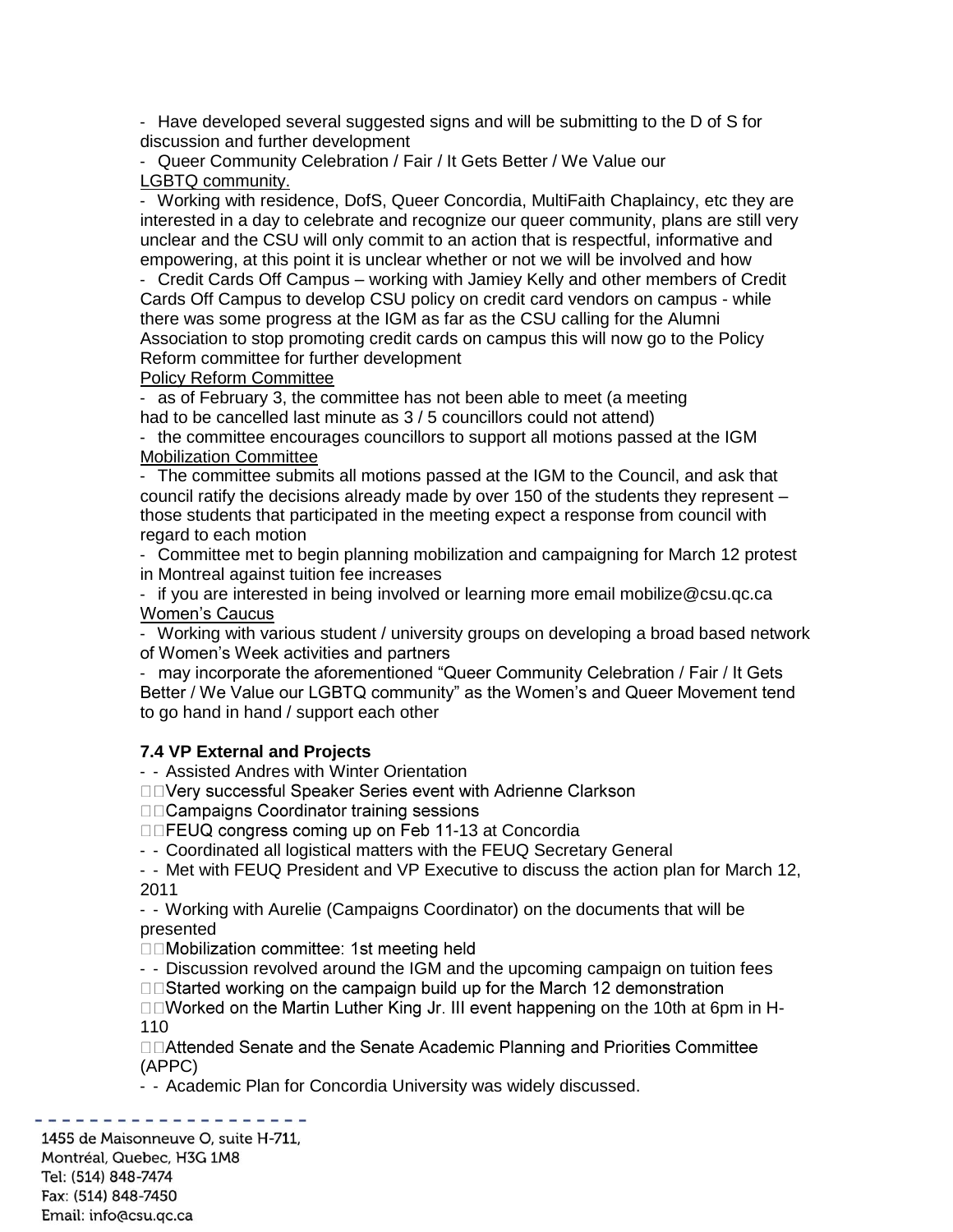## **7.5 VP Student Life**

This past month I worked on Winter Orientation. All the activities went out as planned, turnout for the concert was around 100 people, much less than what we were expecting however people who attended had a great time.

Quebec city trip: Trip that took place last weekend Feb 4 to Feb 5, I worked in this trip in collaboration with the John Molson International Business Association. We sold out 2 buses and it was a great success.

NY Trip: I have been planning this trip in collaboration with ASFA. It will take place Feb 18 to Feb 21. The prices are \$175 for Concordia students and \$200 non-Concordia. The trip includes bus ride and hotel.

Cultural night: Next cultural night will take place March 2 at the hive. The theme for that cultural night will be Caribbean night.

## **7.6 VP Clubs & Outreach**

Financial reports for execs:

An up to date financial report was done and given to each exec. A financial report to council is being prepared and will be up online next week and will be presented at the council meeting in March.

Day to day tasks:

-requisition processing

-deposits

-invoices

-managing all the selling of tickets for the New York trip from creating the receipts and waiver forms to keeping track of the cash

Reggies:

I've been processing Reggies sales and accounting the cash revenues. Up until December we were braking even.

Meetings with CUSAcorp to discuss all the small issues that Reggies is facing. Clubs awards:

I created a questionnaire and sent it to clubs their answers will help us determine nomination for the 10 different awards.

Clubs:

attended 5 clubs executive meetings part of my campaign promise this adds to the 23 meetings that I attended in the fall semester

Coffee and snacks:

I started the organization of the exam coffee and snacks spoke to CUAA and made the reservation of the lb atrium.

## **8. Standing Committees' Reports**

## **8.1 Clubs and Space committee**

Khoriarty: out of 6 submitted, 5 clubs were accepted. Further, Citizens in Action was accepted. Citizens in Action's mandate is to let people know what is going on in the world.

Puerta: why was the other club not accepted? Khoriarty: Though called the electronic music club, its mandate was to collaborate with other parties to raise funds to throw events.

Green/Hafiz: call to question. Passed.

## **8.2 Events committee**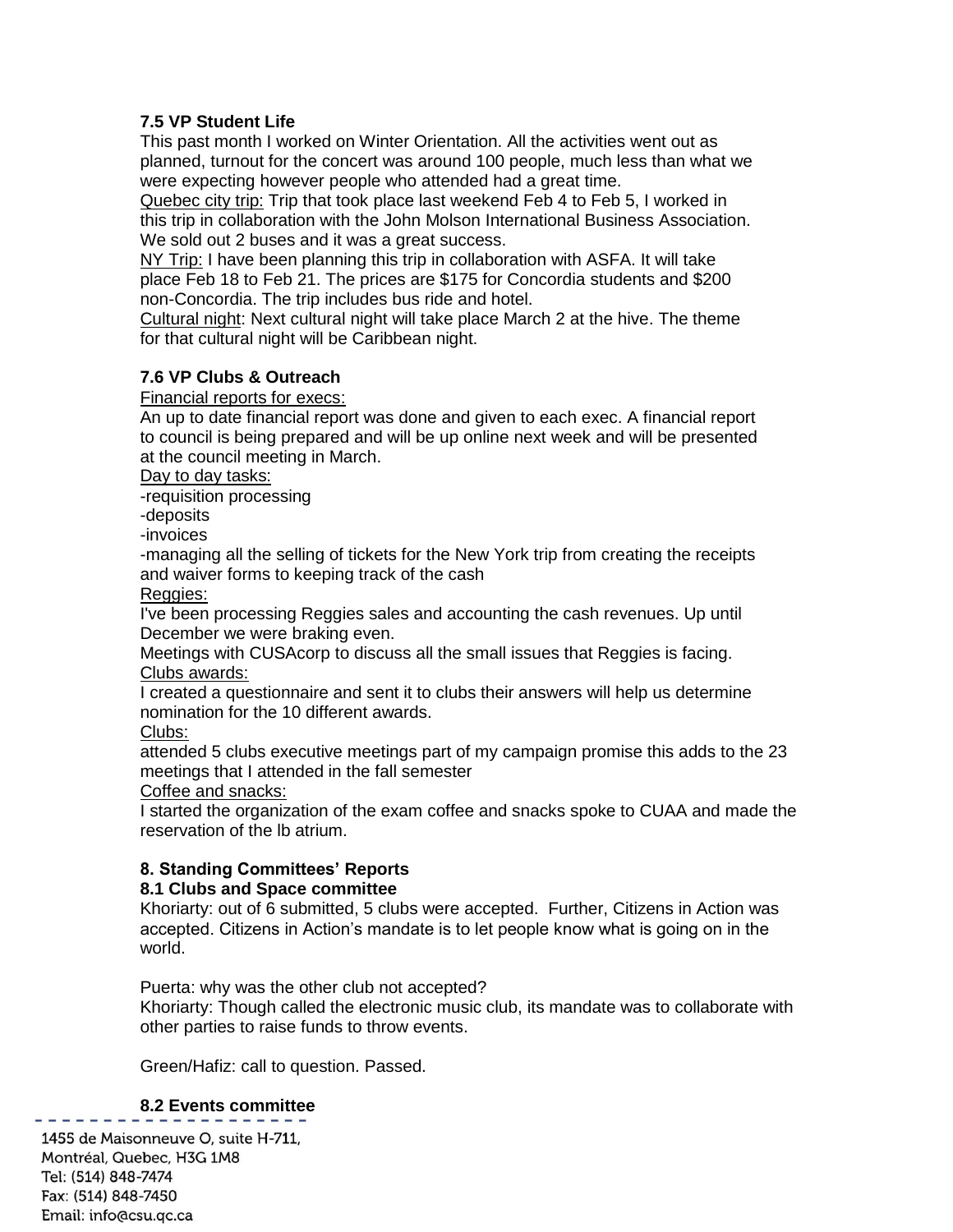Nothing to report.

# **8.3 Custodial and Services committee**

Nothing to report.

### **8.4 Appointments committee**

Nothing to report.

## **8.5 Sustainability committee**

Nothing to report.

### **8.6 Academic committee**

Met to discuss the bursaries and current changes. Further, agreed on the type/time/process of the bursaries being given out. Also, a deadline was set for applications.

Hafiz: will there be additional bursaries given out to make up for the shortage last semester?

Abdullahi: all 30 bursaries will be given out this semester.

Suss: how can students apply? Abdullahi: through the website and online.

### **8.7 External & Campaigns committee**

Severyns: met before the January meeting and report was made than.

### **8.8 Finance committee**

Khoriarty: processed 28 applications for special project funding. 22 were funded, between \$100-\$1000, and 6 were denied.

## **9. Report from University bodies**

### **9.1 Senate**

Abduallahi: much time was spent regarding the BOG actions. 3 motions were passed. The first was for peter kruyt to resign. The second was for an oversight committee to look over the hiring and firing process. The third was to look out for any contracts that may be signed in the future. These motions were passed almost unanimously.

### **9.2 Board of Governors**

Next meeting will be February  $17<sup>th</sup>$ . Please ask any questions.

## **9.3 CCSL**

Lucas: we were granted funding for a joint venture for GSA and CSU to increase services for the LIC.

### **9.4 Women's Caucus**

Pudwell: an email will be sent out tonight to set up a meeting. At this meeting we will plan for women's week. There has been talk of involving the queer celebration day in women's week.

## **10. Unfinished business**